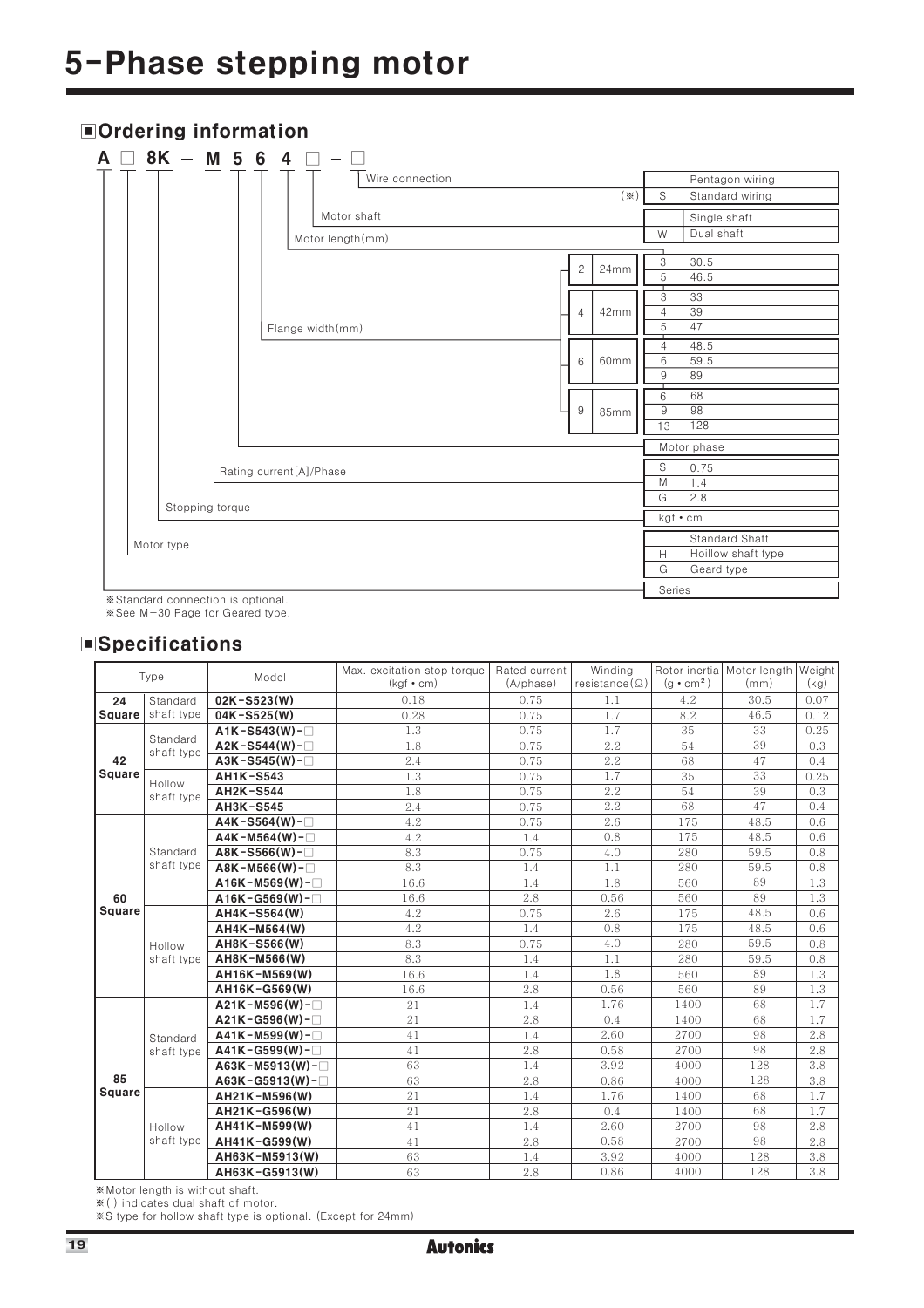### **Specifications**

### ●24 Square / 42 Square

| Model                         | $02K - S523$                                | $04K - S525$                                               | $AIK-S543$<br><b>AH1K-S543</b>                                                             | A2K-S544⊟-⊟<br><b>AH2K-S544</b>            | $A3K- S545$ -<br><b>AH3K-S545</b>          |  |  |  |  |  |  |  |  |
|-------------------------------|---------------------------------------------|------------------------------------------------------------|--------------------------------------------------------------------------------------------|--------------------------------------------|--------------------------------------------|--|--|--|--|--|--|--|--|
| Max. holding                  | $0.18$ [kgf • cm]                           | $0.28$ [kgf • cm]                                          | $1.3[kgf \cdot cm]$                                                                        | $1.8[kgf \cdot cm]$                        | $2.4$ [kgf • cm]                           |  |  |  |  |  |  |  |  |
| torque                        | $0.018[N \cdot m]$                          | $0.028$ [N • m]                                            | $0.13[N \cdot m]$                                                                          | $0.18$ [N • m]                             | $0.24[N \cdot m]$                          |  |  |  |  |  |  |  |  |
| Rotor moment                  | $4.2[g \cdot cm^2]$                         | $8.2[g \cdot cm^2]$                                        | $35[g \cdot cm^2]$                                                                         | $54[g \cdot cm^2]$                         | $68[g \cdot cm^2]$                         |  |  |  |  |  |  |  |  |
| of inertia                    | $4.2 \times 10^{-7}$ [kg • m <sup>2</sup> ] | $8.2 \times 10^{-7}$ [kgf • m <sup>2</sup> ]               | $35 \times 10^{-7}$ [kg • m <sup>2</sup> ]                                                 | $54 \times 10^{-7}$ [kg • m <sup>2</sup> ] | $68 \times 10^{-7}$ [kg • m <sup>2</sup> ] |  |  |  |  |  |  |  |  |
| Rated current                 |                                             |                                                            | 0.75A/Phase                                                                                |                                            |                                            |  |  |  |  |  |  |  |  |
| Basic square                  |                                             | $0.72^{\circ}$ / $0.36^{\circ}$ (Full/Half)                |                                                                                            |                                            |                                            |  |  |  |  |  |  |  |  |
| Insulation class              |                                             |                                                            | CLASS B type $(130\degree$ C)                                                              |                                            |                                            |  |  |  |  |  |  |  |  |
| Insulation<br>resistance      |                                             | Max. 100M Ω (Standard 500VDC mega) between motor coil-case |                                                                                            |                                            |                                            |  |  |  |  |  |  |  |  |
| <b>Dielectric</b><br>strength |                                             |                                                            | 1Min. at 1kVAC 50/60Hz between motor coil-case                                             |                                            |                                            |  |  |  |  |  |  |  |  |
| Ambient<br>temperature        |                                             |                                                            | $-10^{\circ}$ C ~ +50 $^{\circ}$ C, Storage condition: -25 $^{\circ}$ C ~ +85 $^{\circ}$ C |                                            |                                            |  |  |  |  |  |  |  |  |
| Ambient humidity              |                                             |                                                            | $35 \sim 85\%$ RH                                                                          |                                            |                                            |  |  |  |  |  |  |  |  |
| Protection                    |                                             |                                                            | IP30(IEC34-5)                                                                              |                                            |                                            |  |  |  |  |  |  |  |  |
| Weight                        | $0.07$ kg                                   | $0.12$ kg                                                  | $0.25$ kg                                                                                  | $0.3$ kg                                   | 0.4kg                                      |  |  |  |  |  |  |  |  |

### ●60 Square

| Model                         | A4K-S564□-□A4K-M564□-□<br>AH4K-S564□ | $AH4K-M564$                                 | A8K-S566⊟-⊟<br>AH8K-S566□                   | A8K-M566⊟-⊟<br>$AH8K-M566$                                                                 | AH16K-M569□ AH16K-G569□ | $ $ A16K-M569 $\square$ - $\square$  A16K-G569 $\square$ - $\square$ |
|-------------------------------|--------------------------------------|---------------------------------------------|---------------------------------------------|--------------------------------------------------------------------------------------------|-------------------------|----------------------------------------------------------------------|
| Max. holding                  | $4.2$ [kgf • cm]                     |                                             | $8.3$ [kgf • cm]                            |                                                                                            |                         | $16.6$ [kgf • cm]                                                    |
| torque                        |                                      | $0.42$ [N • m]                              |                                             | $0.83[N \cdot m]$                                                                          |                         | $1.66$ [N $\cdot$ m]                                                 |
| Rotor moment                  |                                      | $175[g \cdot cm^2]$                         |                                             | $280[g \cdot cm^2]$                                                                        |                         | $560[g \cdot cm^2]$                                                  |
| of inertia                    |                                      | $175 \times 10^{-7}$ [kg • m <sup>2</sup> ] | $280 \times 10^{-7}$ [kg • m <sup>2</sup> ] |                                                                                            |                         | $560 \times 10^{-7}$ [kg • m <sup>2</sup> ]                          |
| Rated current                 | 0.75A/Phase                          | 1.4A/Phase                                  | 0.75A/Phase                                 | 1.4A/Phase                                                                                 | 1.4A/Phase              | 2.8A/Phase                                                           |
| Basic square                  |                                      |                                             |                                             | $0.72^{\circ}$ / $0.36^{\circ}$ (Full/Half)                                                |                         |                                                                      |
| Insulation class              |                                      |                                             |                                             | CLASS B type $(130\degree$ C)                                                              |                         |                                                                      |
| Insulation<br>resistance      |                                      |                                             |                                             | Max. 100M Ω (Standard 500VDC mega) between motor coil-case                                 |                         |                                                                      |
| <b>Dielectric</b><br>strength |                                      |                                             |                                             | 1 Min. at 1 kVAC 50/60Hz between motor coil-case                                           |                         |                                                                      |
| Ambient <br>temperature       |                                      |                                             |                                             | $-10^{\circ}$ C ~ +50 $^{\circ}$ C, Storage condition: -25 $^{\circ}$ C ~ +85 $^{\circ}$ C |                         |                                                                      |
| Protection                    |                                      |                                             |                                             | $35 \sim 85\%$ RH                                                                          |                         |                                                                      |
| Ambient humidity              |                                      |                                             |                                             | $IP30(IEC34-5)$                                                                            |                         |                                                                      |
| Weight                        |                                      | 0.6kg                                       |                                             | $0.8$ kg                                                                                   |                         | 1.3kg                                                                |

### ●85 Square

| Model                         | $A21K-M596$ -<br>AH21K-M596□                 | $A21K-G596$ -<br>AH21K-G596□ | A41K-M599□-□<br>$AH41K-M599$                                                  | A41K-G599□-□<br>$AH41K-G599$ | A63K-M5913⊟-⊟<br>$AH63K-M5913$ | A63K-G5913⊟-⊟ <br>AH63K-G5913□               |
|-------------------------------|----------------------------------------------|------------------------------|-------------------------------------------------------------------------------|------------------------------|--------------------------------|----------------------------------------------|
| Max. holding                  | $21$ [kgf • cm]                              |                              | $41$ [kgf • cm]                                                               |                              |                                | $63$ [kgf • cm]                              |
| torque                        | $2.1$ [N • m]                                |                              | $4.1[N \cdot m]$                                                              |                              |                                | $6.3[N \cdot m]$                             |
| Rotor moment                  | $1400[g \cdot cm^2]$                         |                              | $2700[g \cdot cm^2]$                                                          |                              |                                | $4000[g \cdot cm^2]$                         |
| of inertia                    | $1400 \times 10^{-7}$ [kg • m <sup>2</sup> ] |                              | $2700 \times 10^{-7}$ [kg • m <sup>2</sup> ]                                  |                              |                                | $4000 \times 10^{-7}$ [kg • m <sup>2</sup> ] |
| Rated current                 | 1.4A/Phase                                   | 2.8A/Phase                   | 1.4A/Phase                                                                    | 2.8A/Phase                   | 1.4A/Phase                     | 2.8A/Phase                                   |
| Basic square                  |                                              |                              | $0.72^{\circ}$ / $0.36^{\circ}$ (Full/Half)                                   |                              |                                |                                              |
| Insulation class              |                                              |                              | CLASS B type $(130^{\circ}C)$                                                 |                              |                                |                                              |
| Insulation<br>resistance      |                                              |                              | Max. 100M $\Omega$ (Standard 500VDC mega) between motor coil-case             |                              |                                |                                              |
| <b>Dielectric</b><br>strength |                                              |                              | 1Min. at 1kVAC 50/60Hz between motor coil-case                                |                              |                                |                                              |
| Ambient<br>temperature        |                                              |                              | $-10^{\circ}$ ~ +50 $\circ$ . Storage condition : $-25^{\circ}$ ~ +85 $\circ$ |                              |                                |                                              |
| Protection                    |                                              |                              | $35 \sim 85\%$ RH                                                             |                              |                                |                                              |
| Ambient humidity              |                                              |                              |                                                                               | $IP30(IEC34-5)$              |                                |                                              |
| Weight                        |                                              | 1.7kg                        | $2.8$ kg                                                                      |                              |                                | 3.8 <sub>kg</sub>                            |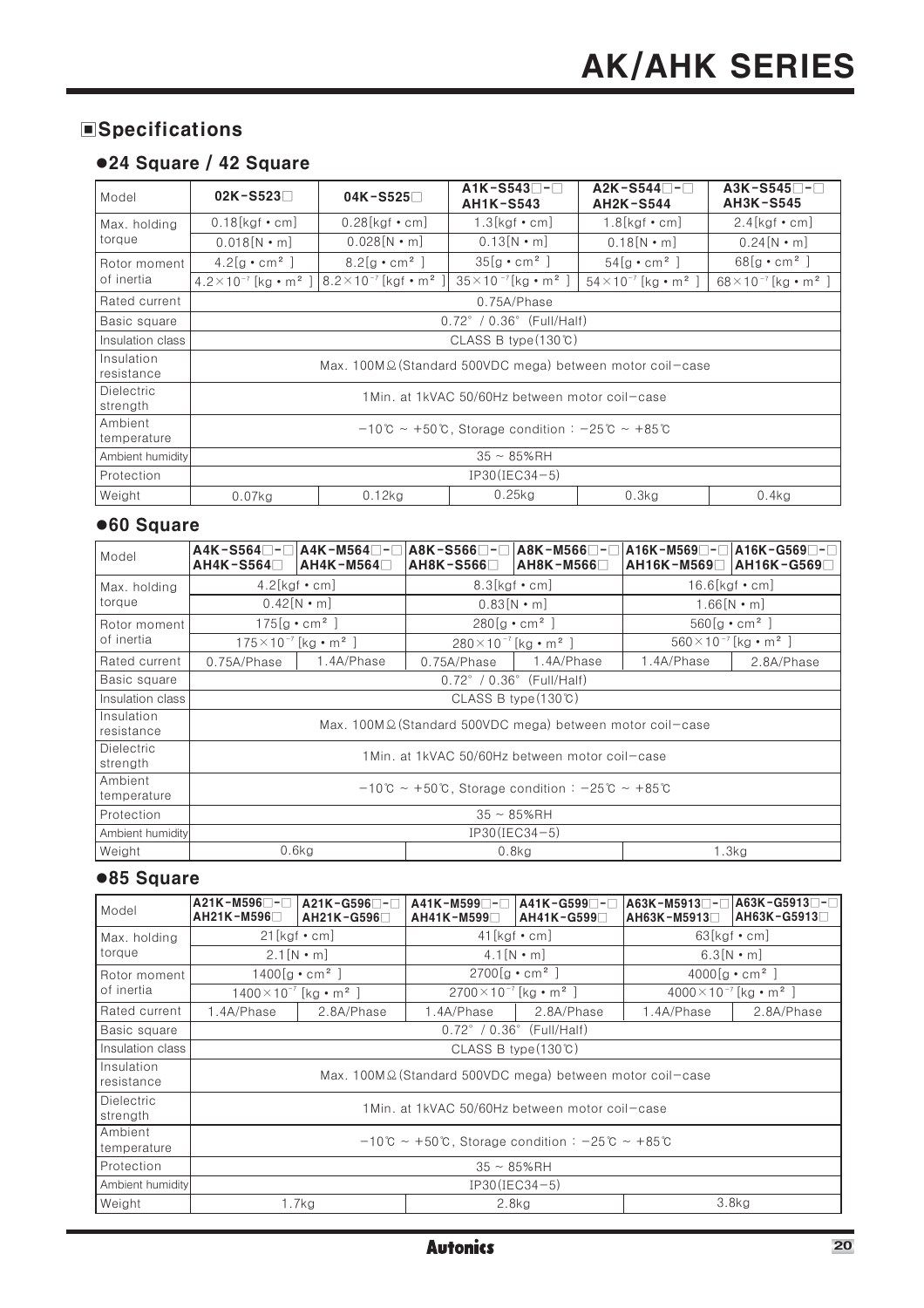### □24mm/□42mm/□60mm/□85mm 0.72°5-Phase Stepping Motor

### **EFeatures**

- ●Compact design and light weight with high accuracy, speed and torque.
- •Best suited for small-sized equipment applications regardless of installation environment owing to it is compact design.
- Available to select the standard and high speed type.

Please read "Caution for your safety" in operation<br>manual before using.

### **OD** Dimensions



## $•02K - S523(W)$





### $•04K - S525(W)$





### $\bullet$ A1K-S543(W)- $\Box$



\*This is dual shaft dimension. In case of single shaft there is no ( ...........) shaft.



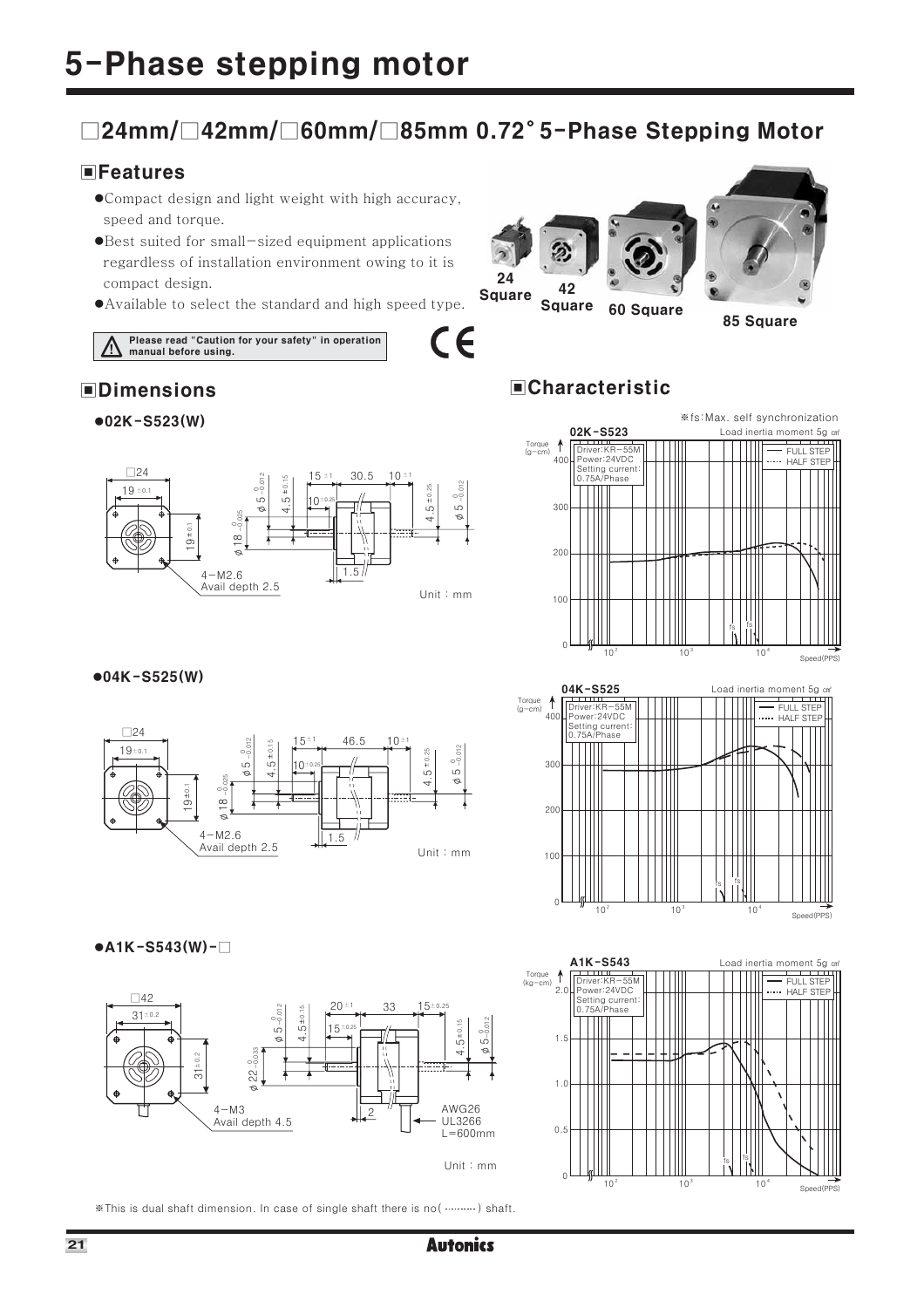### **OD** Dimensions

 $\bullet$ A2K-S544(W)- $\Box$ 

 $\bullet$ A3K-S545(W)- $\Box$ 





#### Unit: mm

### **ECharacteristic**





### $\bullet$ A4K- $\Box$ 564(W)- $\Box$





Unit: mm



Load inertia moment 100g

**TELEVISION** 

 $\bullet$ A8K- $\Box$ 566(W)- $\Box$ 



A8K-M566 Load inertia<br>
Daniver:KR-55M, Power:24VDC Torque  $\uparrow$ Ξ Setting current:1.4A/Phase<br>
@Driver:KR-515M, Power:100VAC<br>
Setting current:1.4A/Phase TT TTTTTT  $\frac{1}{2}$ 

\*This is dual shaft dimension. In case of single shaft there is no (...........) shaft.

Speed(PPS)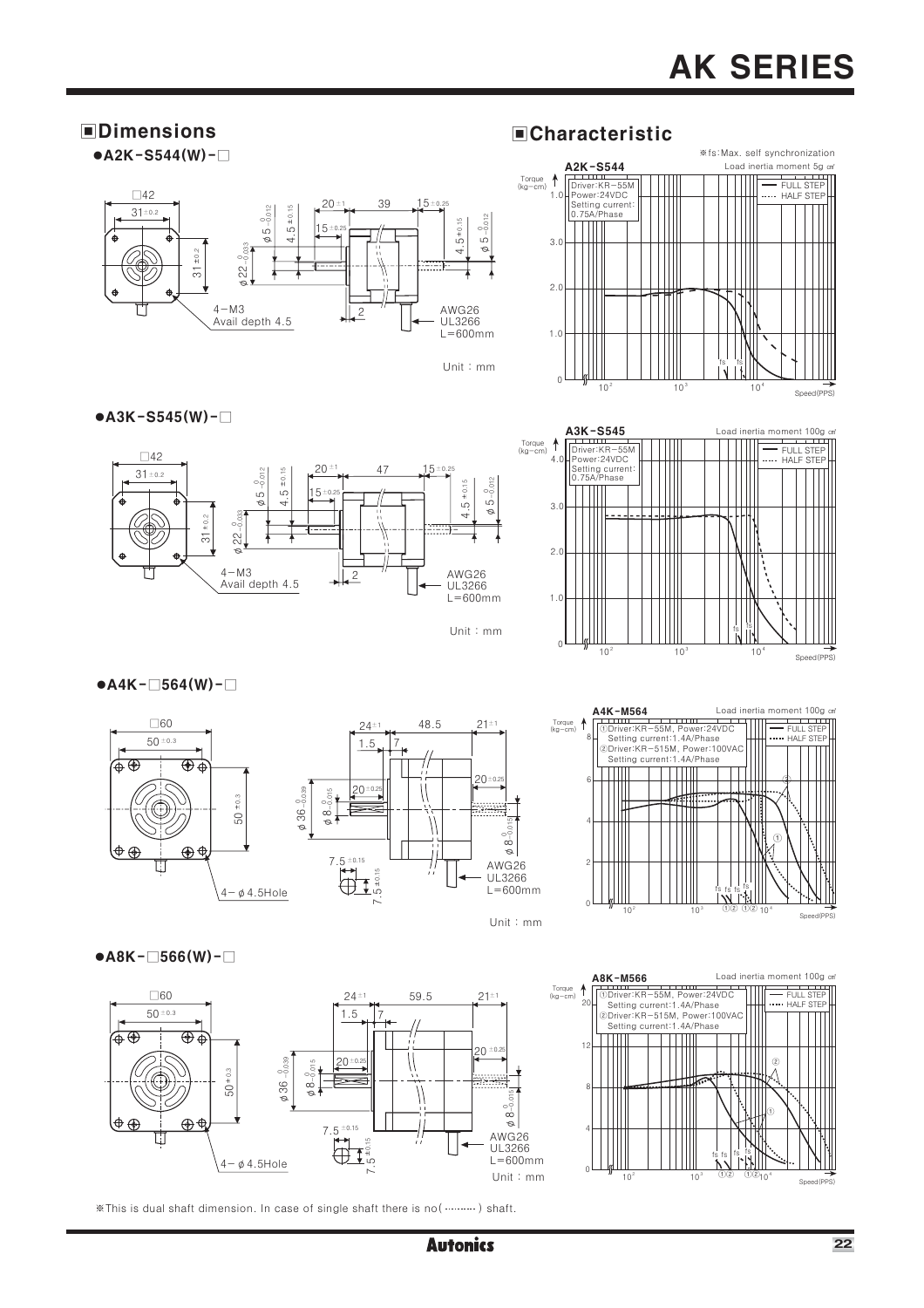### **OD** Dimensions





### **ECharacteristic**



### $\bullet$ A21K- $\Box$ 596(W)- $\Box$





## $\bullet$ A41K- $\Box$ 599(W)- $\Box$



### $\bullet$ A63K- $\Box$ 5913(W)- $\Box$



\*This is dual shaft dimension. In case of single shaft there is no (...........) shaft.



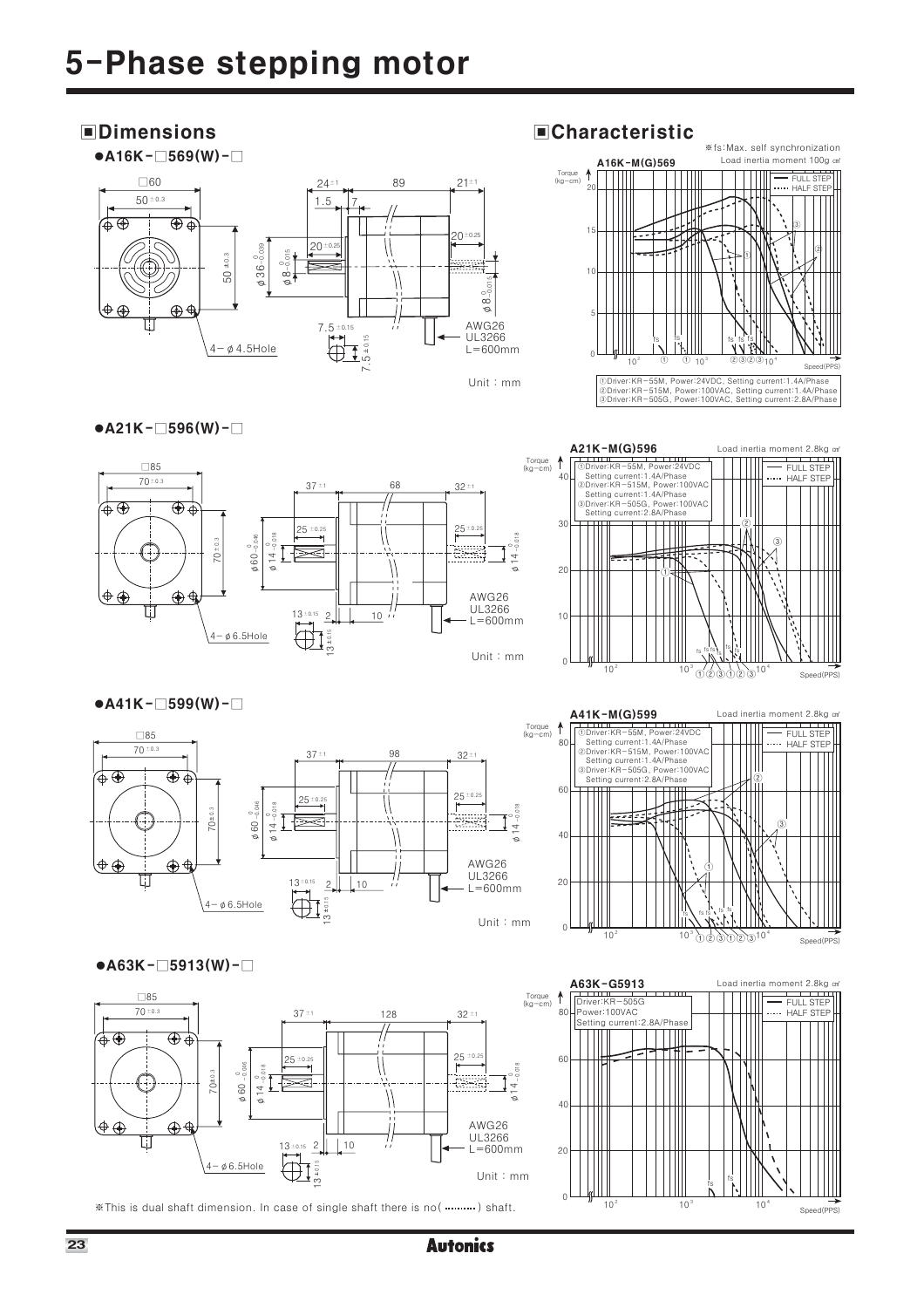### **■Connection diagram**

Each phase (Coil) of stepping motor and color of lead wire is shown as following. Our product has Pentagon and Standard connections by inner connection of motor.



### $\blacksquare$ Motor mounting

- 1. Set mounting
	- aluminum etc. for protection against heat and vibration.
	- 2 Please assemble motor tightly using hexagon wrench bolt, nut.
	- 3) Please see below chart for the thickness of mounting plate and bolt.



2. Connection with load

OPlease use flexible coupling when assembling a load (Ball-Screw etc.) at the shaft of motor. If the center is not matched, it may cause the life cycle of the bearing to be reduced or an incident such as a break of the motor shaft may occurred.



When processing shaft or assembling pulley etc., please don't affect an impact or the weight of thrust to the shaft.

### **■Caution for using**

- 1. Do not dissemble motor.
- 2. Do not drop motor.
- 3. Do not pull the connecting cable of motor.
- 4. Please avoid the following
	- (DA place which can cause vibration or an impact to motor.
	- 2A place which has a lot of pollutant like dust etc.
	- 3A place which can cause water or oil etc. to go into motor.
	- 4) A place where flammable or corrosive gas exists.
	- ©A place where the ambient temperature is beyond  $-10^{\circ}$  to  $+50^{\circ}$ .
- 5. Temperature rise
	- Please use it on a surface temperature under 100℃.

The surface temperature of motor can be significantly increased in case of driving the motor by constant current. In this case please consider using forced cooling methods like a fan etc.

6. Usage in low temperature

The features of max, operation and max, start-stop frequency may go down as the ambient temperature of ball bearing for the axis of motor falls down.

But, use it operating motor slowly as the torque of motor is not damaged.

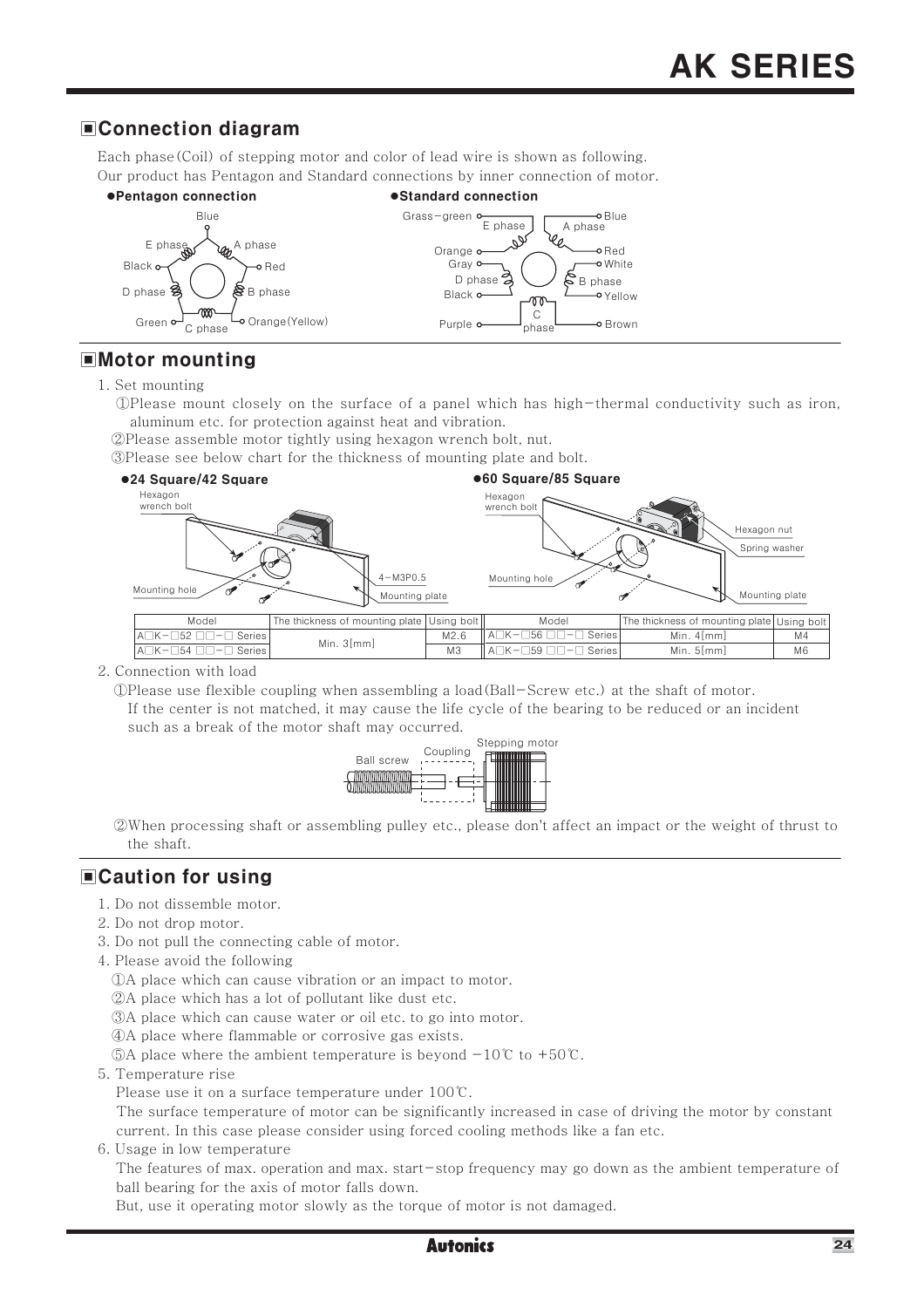### □42mm/□60mm/□85mm Square Series 0.72°5-Phase **Hollow Type Stepping Motor**

### **EFeatures**

- •It adopts the method without coupling by assembling directly Ball-screw or TM-screw etc.
- No coupling, low vibration, low noise.
- ●Economical price.
- •Best suited for applications with small sized equipment.
- ●Compact design and light weight with high accuracy, speed and torque.

Please read "Caution for your safety" in operation<br>manual before using.







### **ECharacteristic**

60

**Square** 

**Square** 

 $C\in$ 



85 Square

### **•AH2K-S544**



### $\bullet$ AH3K-S545











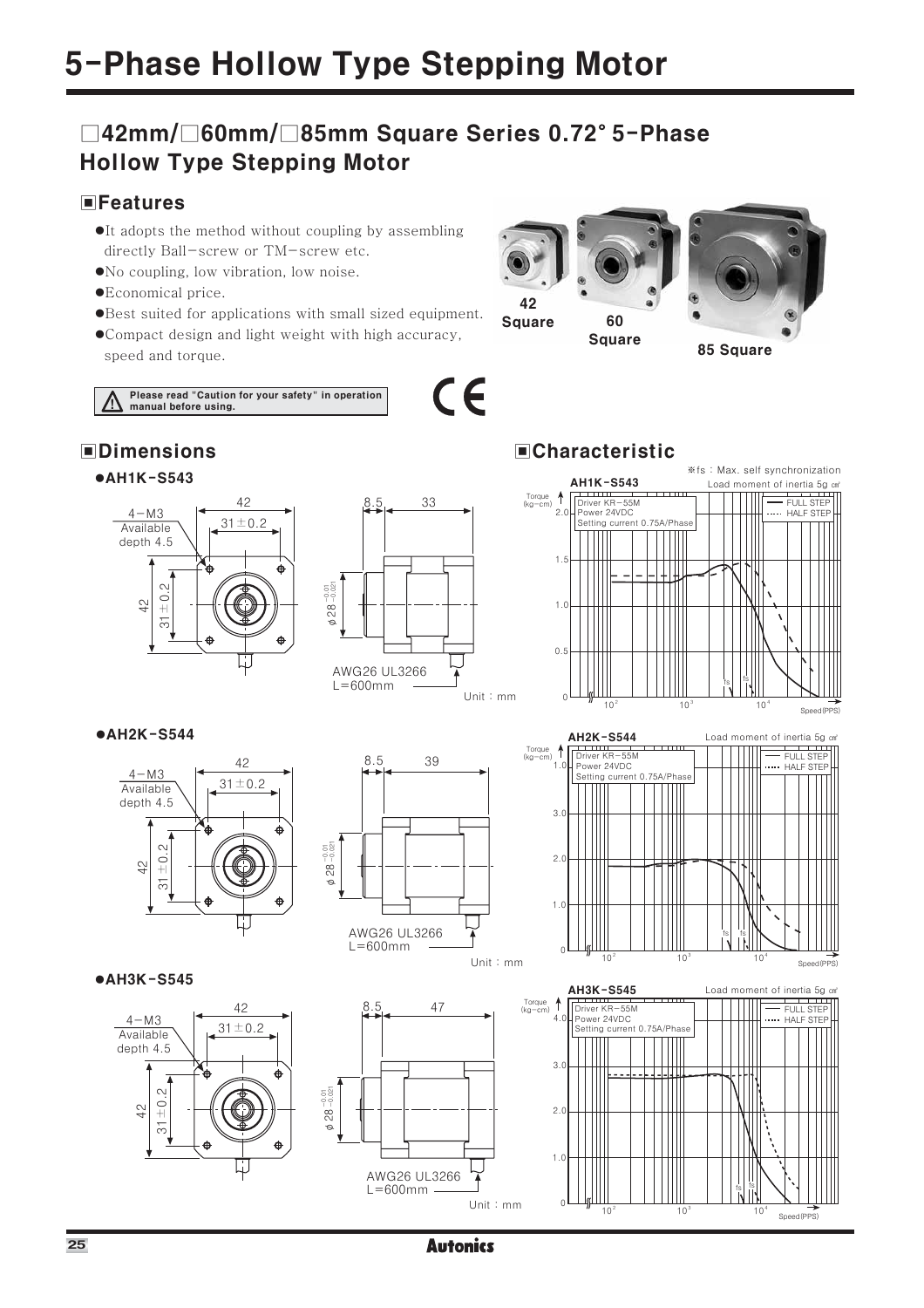# **AHK SERIES**

### **OD** Dimensions

### $\bullet$ AH4K- $\Box$ 564(W)







**ECharacteristic** 







### $\bullet$ AH16K- $\Box$ 569(W)







Load moment of inertia 100g cm

### $\bullet$ AH21K- $\Box$ 596(W)







**Autonics**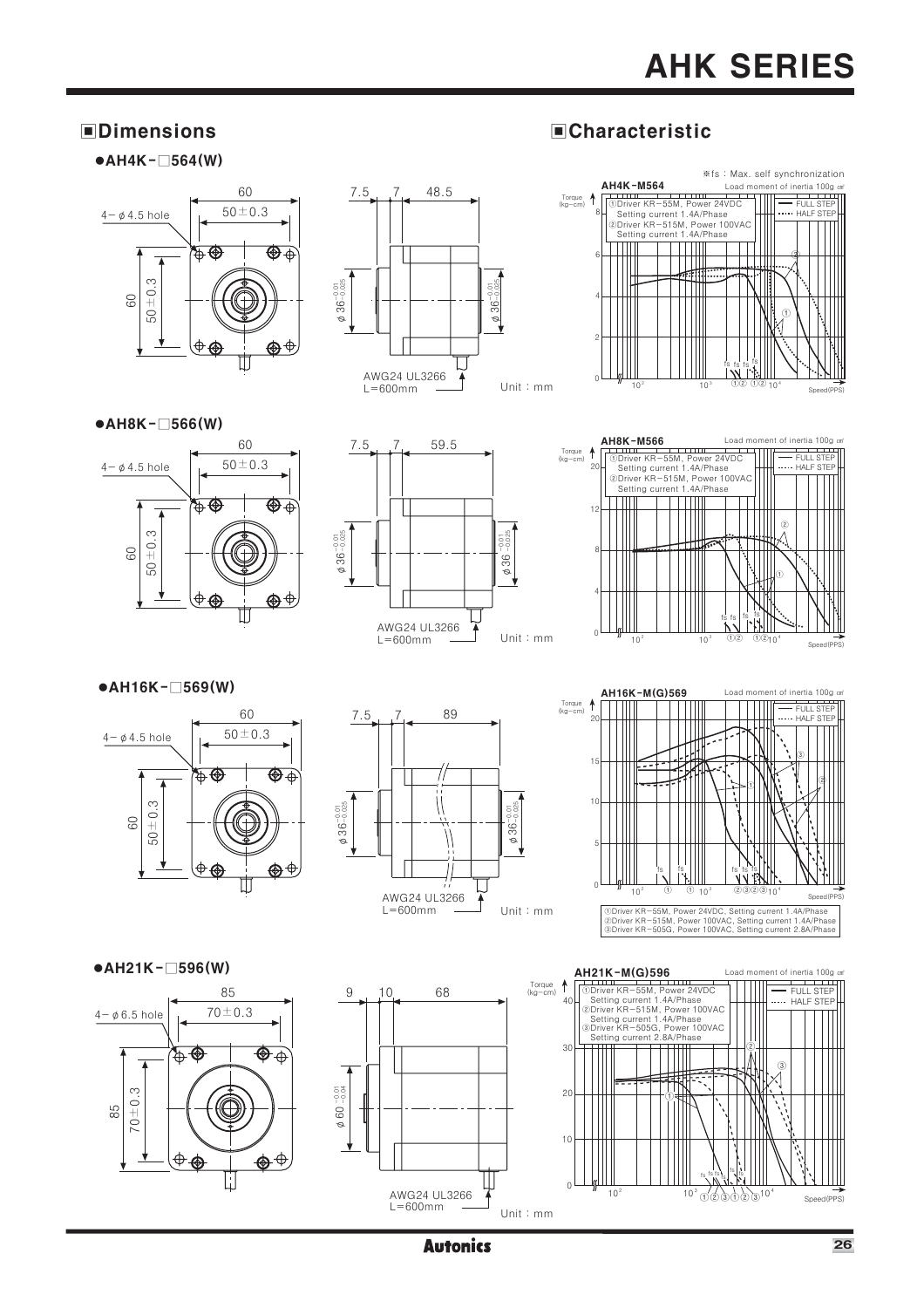### **OD** Dimensions





### **■Connection diagram**

Each phase (Coil) of stepping motor and color of lead wire is shown as following. Our product has Pentagon and Standard connections by inner connection of motor.



### **EMotor mounting**

It is allowable to mount the motor in any direction of horizon, up or down. But, please be careful of overhang and thrust load placed on the shaft.

And, be sure of overload on Motor's cable. It may cause the cable of Motor to break.

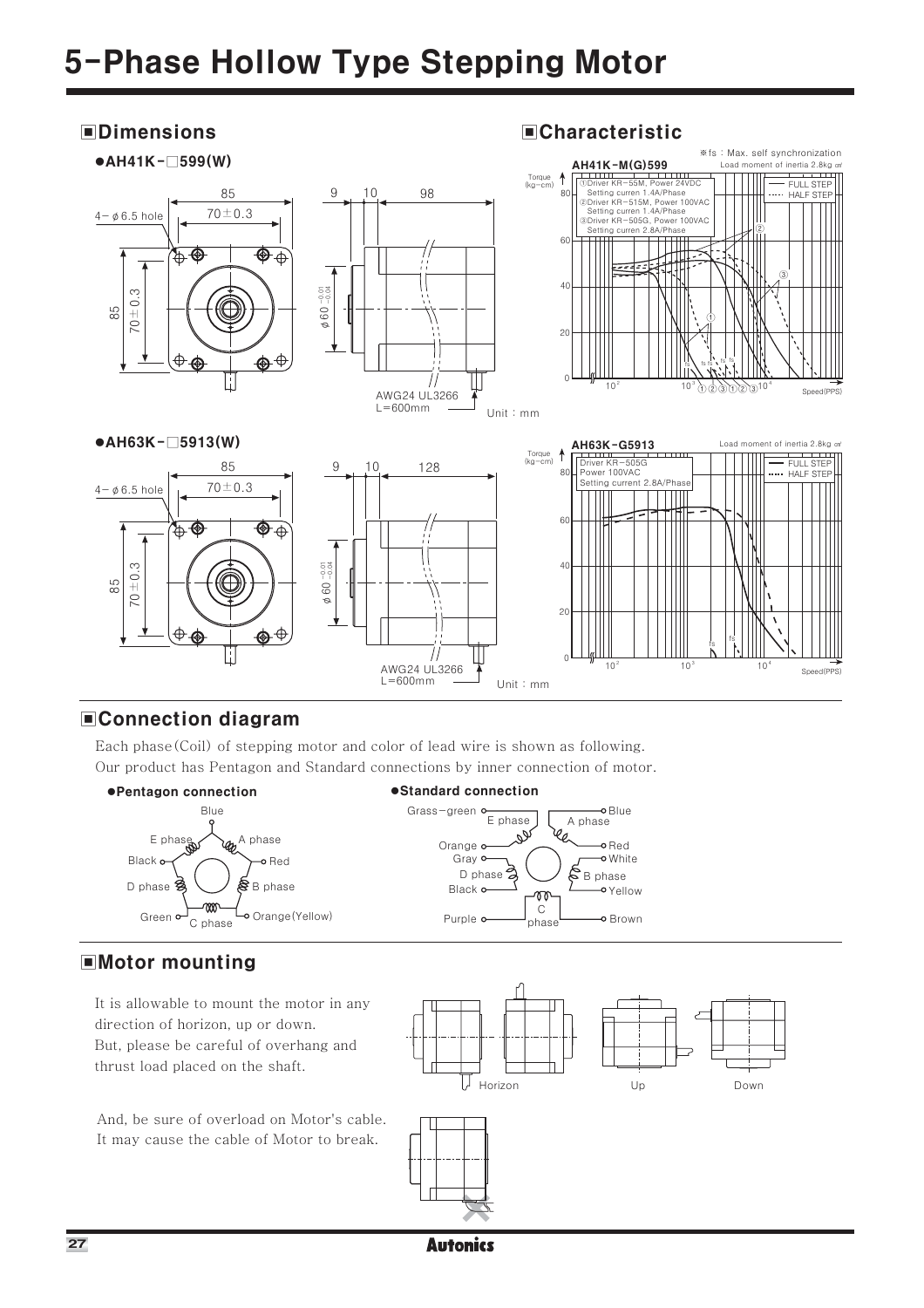### Shaft processing

In order to connect external shaft to our motor it should be processed as below drawings and be assembled.

### ●42 Square(AH<sub>IK</sub>-154<sup>1</sup>Series) single shaft



### ●42 Square(AH $\Box$ K- $\Box$ 54 $\Box$  Series) dual shaft



### ●60 Square(AH $\Box$ K- $\Box$ 56 $\Box$  Series) single shaft



### ●60 Square(AH<sub>IK</sub>-156<sup>IW</sup> Series) dual shaft



#### **MODEL**  $\overline{A}$  $AH4K - 564W$ 56.5  $AH8K - 566W$ 67.5  $AH16K - 569W$  $\overline{97}$

 $\boldsymbol{\mathsf{A}}$ 

64.5

 $\overline{94}$ 

 $\frac{124}{5}$ 

**MODEL** 

 $AH21K-\square596$ 

 $AH41K-\square599$ 

 $AH63K-\square 5913$ 

## ●85 Square(AH $\Box$ K- $\Box$ 59 $\Box$  Series) single shaft



### ●85 Square(AH $\Box$ K- $\Box$ 59 $\Box$ W Series) dual shaft



| MODEL                |       |
|----------------------|-------|
| $AH21K-\square$ 596W | 79.5  |
| $AH41K-\square$ 599W | 109.5 |
| AH63K-□5913W         | 139.5 |

| MODEL              |      |
|--------------------|------|
| $AH1K-\square$ 543 | 42.5 |
| $AH2K - 544$       | 48.5 |
| $AH3K - 545$       | 56.5 |

| MODEL             |      |
|-------------------|------|
| $AH1K-\sqrt{543}$ | 42.5 |
| $AH2K - 544$      | 48.5 |
| $AH3K - 545$      | 56.5 |

| MODEL         |      |
|---------------|------|
| $AH4K - 564$  | 46   |
| $AH8K - 566$  | 57   |
| $AH16K - 569$ | 86.5 |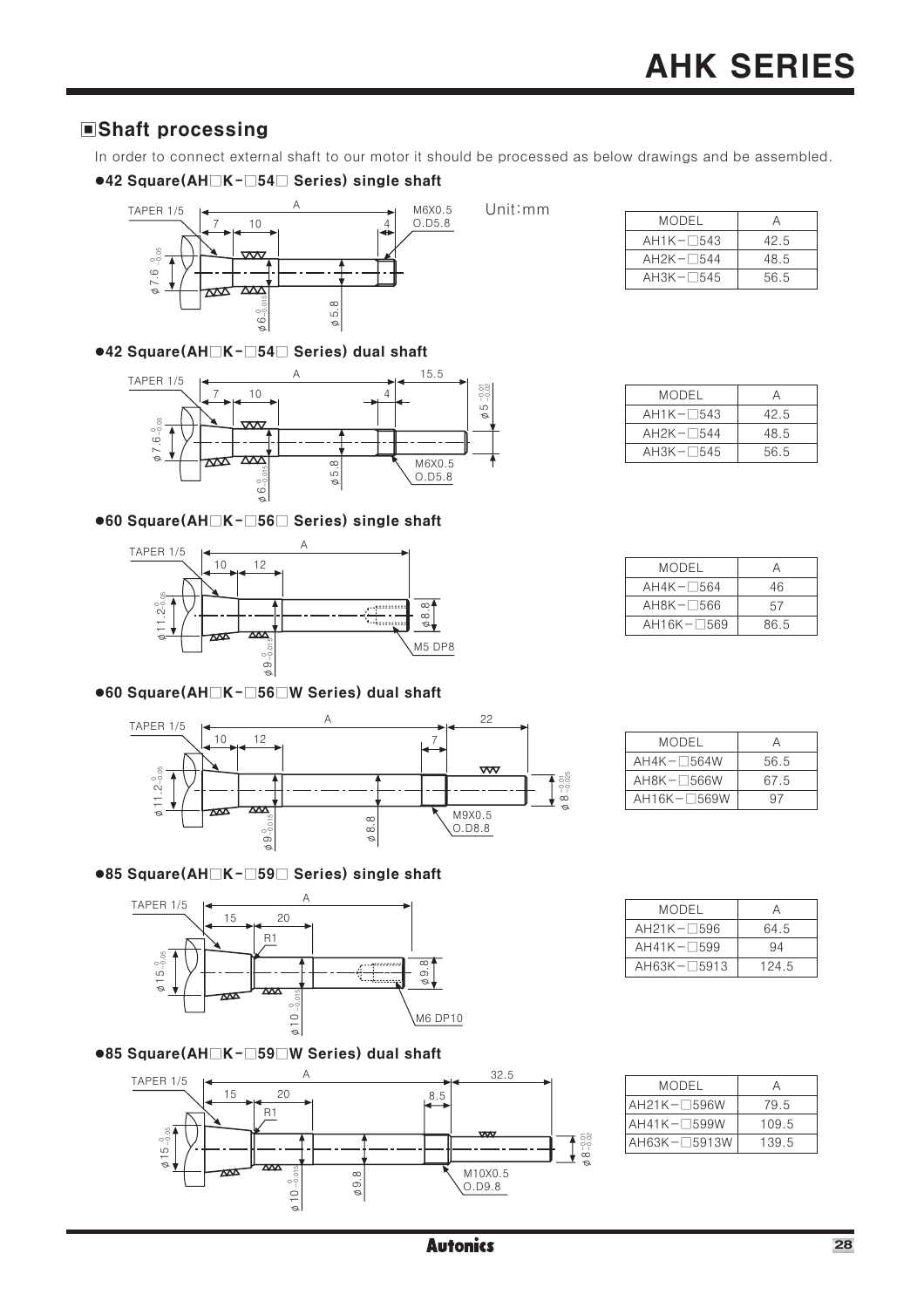### **■Shaft for assembly with Motor**

Please assemble the shaft with motor tightly as in the following picture. It may be not transferred the torque of motor to the shaft when it is not assembled tightly.

### ●TAP hole tvpe motor

Please use it by fixing lock nut tightly on motor.



### ●Through hole type motor for single shift

Please use it by fixing hexagon wrench bolt, flat washer, spring washer, lock washer on motor tightly as following drawing.



### ●Through hole type motor for dual shift

Please use it by fixing lock nut tightly on motor as in following drawing.



•Please use it by fixing hexagon wrench bolt, nut, spring washer, flat washer on motor tightly when installing motor and refer to the following table for thickness of mounting plate and the bolts.

### <Through hole type >





| <b>MODEL</b>                       | The thickness of mounting plate Using bolt |                |
|------------------------------------|--------------------------------------------|----------------|
| $A \cup K - 54$ Series             | Min. 3 [mm]                                | M <sub>3</sub> |
| $A H \Box K - \Box 56 \Box$ Series | Min. $4 \, \text{fmm}$                     | M <sub>4</sub> |
| $A \cup K - 59$ Series             | Min. $5 \, \text{fmm}$                     | M <sub>6</sub> |

### **■Caution for using**

- 1. Do not disassemble motor.
- 2. Do not pull the connecting cable of motor.
- 3. Please avoid the following

(DA place which can cause vibration or an impact to motor.

2A place which has a lot of pollutant like dust etc.

3A place which can cause water or oil etc. to go into motor.

4) A place where flammable or corrosive gas exists. **5A** place where the ambient temperature is beyond of  $-10^{\circ}C \sim +50^{\circ}C$ .

### 5. Temperature rise

Please use it on a surface temperature under 100℃. The surface temperature of motor can be significantly increased in case of driving the motor by constant current.

In this case please consider using forced cooling methods like a fan etc.

6. Usage in low temperature

The features of max operation and max start-stop frequency may go down as the ambient temperature of ball bearing for the axis of motor falls down. But, use it operating motor slowly as the torque of motor is not damaged.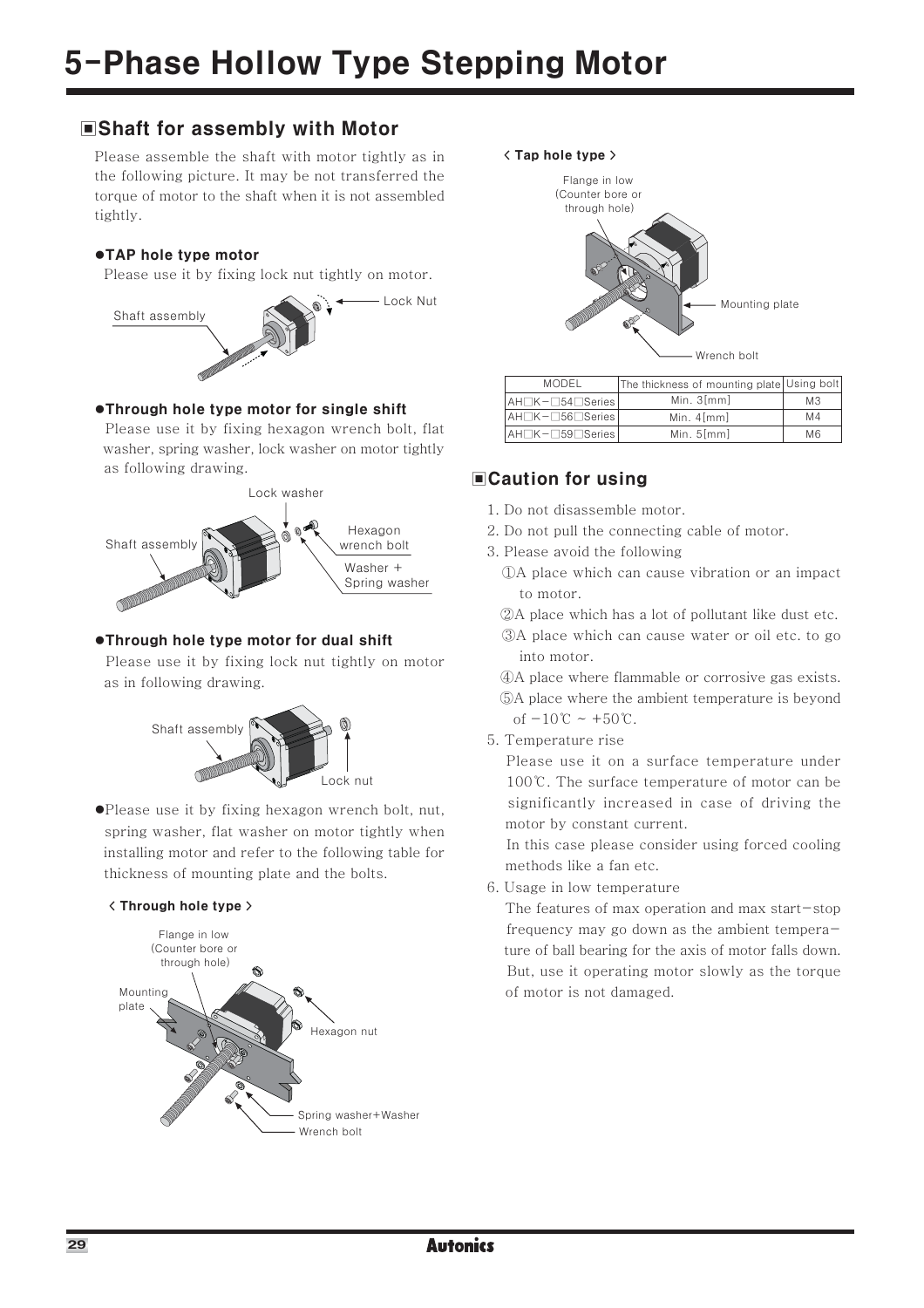|                 | <b>■Ordering information</b>      |  |  |  |  |  |  |                        |             |  |                             |                 |  |            |                 |
|-----------------|-----------------------------------|--|--|--|--|--|--|------------------------|-------------|--|-----------------------------|-----------------|--|------------|-----------------|
|                 |                                   |  |  |  |  |  |  |                        |             |  | A G 40K - M 5 6 6 □ - 7.2 □ |                 |  |            |                 |
|                 |                                   |  |  |  |  |  |  |                        |             |  |                             |                 |  |            |                 |
|                 |                                   |  |  |  |  |  |  |                        |             |  |                             | Wire connection |  |            | Pentagon wiring |
|                 |                                   |  |  |  |  |  |  |                        |             |  |                             |                 |  | S          | Standard wiring |
|                 |                                   |  |  |  |  |  |  |                        |             |  |                             |                 |  | 10         | 1:10            |
|                 |                                   |  |  |  |  |  |  |                        |             |  | Gear ratio                  |                 |  | 7.2        | 1:7.2           |
|                 |                                   |  |  |  |  |  |  |                        |             |  |                             |                 |  | 5          | 1:5             |
|                 |                                   |  |  |  |  |  |  |                        | Motor shaft |  |                             |                 |  |            | Single shaft    |
|                 |                                   |  |  |  |  |  |  |                        |             |  |                             |                 |  | W          | Dual shaft      |
|                 |                                   |  |  |  |  |  |  | Motor length (mm)      |             |  |                             |                 |  | 6          | 59.5            |
|                 |                                   |  |  |  |  |  |  | Flange width(mm)       |             |  |                             |                 |  | 60 Sqaure  |                 |
|                 |                                   |  |  |  |  |  |  |                        |             |  |                             |                 |  |            | Motor phase     |
|                 |                                   |  |  |  |  |  |  | Rated current[A]/Phase |             |  |                             |                 |  | S          | 0.75            |
|                 |                                   |  |  |  |  |  |  |                        |             |  |                             |                 |  | M          | 1.4             |
| Stopping torque |                                   |  |  |  |  |  |  |                        | kgf • cm    |  |                             |                 |  |            |                 |
|                 | Motor type                        |  |  |  |  |  |  |                        |             |  |                             |                 |  | Geard type |                 |
|                 |                                   |  |  |  |  |  |  |                        |             |  |                             |                 |  | Series     |                 |
|                 | X Ctanderd connection is optional |  |  |  |  |  |  |                        |             |  |                             |                 |  |            |                 |

\*Standard connection is optional.<br>\*Standard ratio 1:5, 1:10 type is coming soon.

### **Specifications**

| Type          | Model                                 | rate  | Descended Rated current<br>(A/phase) | Max. excitation<br>stop torque(kgf $\cdot$ cm) | Basic step square | Allowable torque Backlash Allowable speed<br>$(kgf \cdot cm)$ | (mm)            | range(mm)    |
|---------------|---------------------------------------|-------|--------------------------------------|------------------------------------------------|-------------------|---------------------------------------------------------------|-----------------|--------------|
|               | AG35K-S566(W)-5                       | 1:5   |                                      | 35                                             | 0.144             | 35                                                            |                 | $0 \sim 360$ |
|               | AG40K-S566(W)-7.2<br>AG50K-S566(W)-10 | 1:7.2 | 0.75                                 | 40                                             | 0.1               | 40                                                            |                 | $0 \sim 250$ |
| 60            |                                       | 1:10  |                                      | 50                                             | 0.072             | 50                                                            | 20              | $0 \sim 180$ |
| <b>Square</b> | AG35K-M566(W)-5                       | 1:5   |                                      | 35                                             | 0.144             | 35                                                            | $(0.33^{\circ}$ | $0 \sim 360$ |
|               | AG40K-M566(W)-7.2                     | 1:7.2 | 1.4                                  | 40                                             | (0.1)             | 40                                                            |                 | $0 \sim 250$ |
|               | AG50K-M566(W)-10                      | 1:10  |                                      | 50                                             | 0.072             | 50                                                            |                 | $0 \sim 180$ |

\* ( ) indicates dual shaft of motor.

### **ECharacteristic**